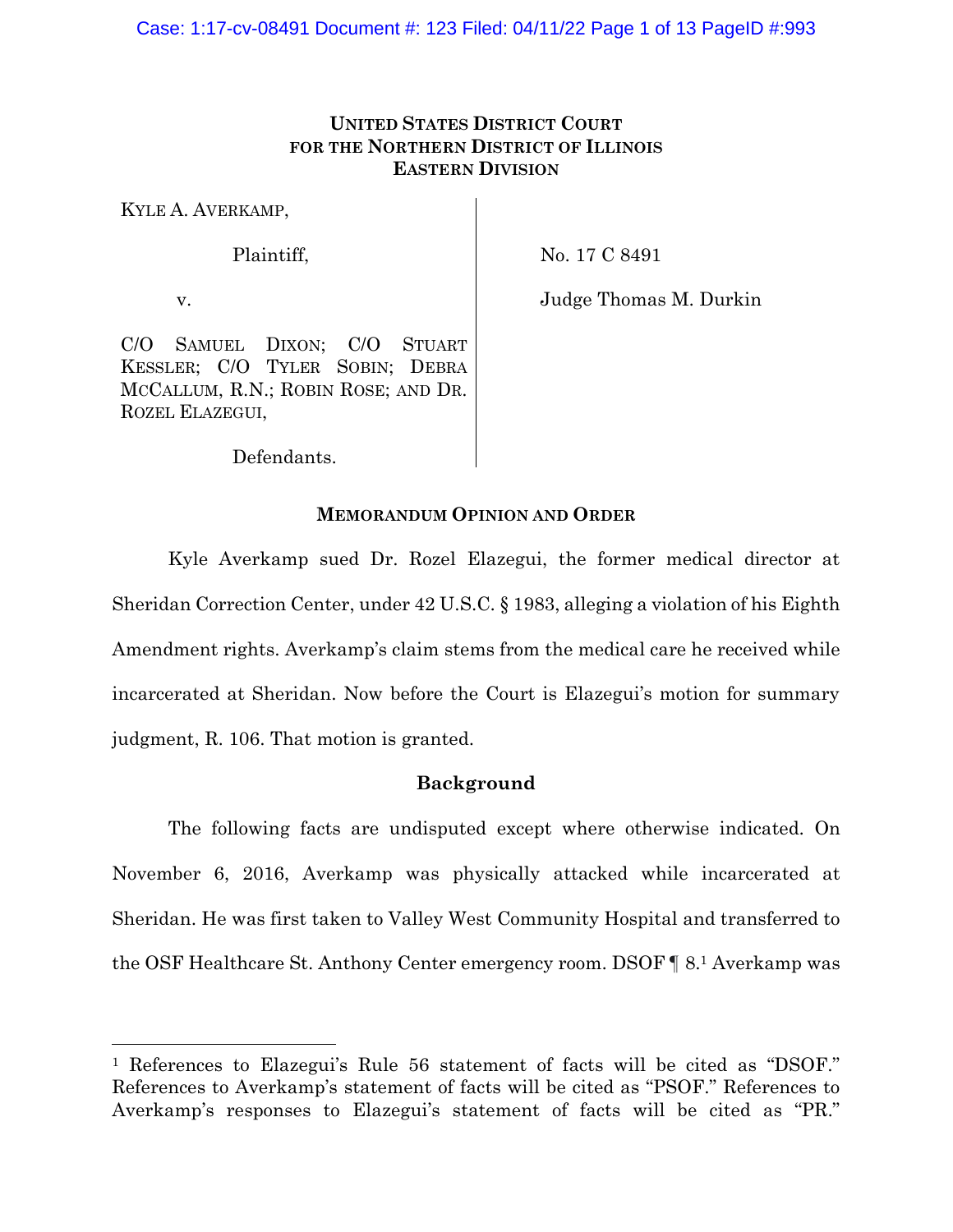### Case: 1:17-cv-08491 Document #: 123 Filed: 04/11/22 Page 2 of 13 PageID #:994

seen by Dr. Emily Wilczak in the OSF trauma department. *Id*. at ¶ 9. Imaging showed multiple right-sided facial fractures, and Dr. Wilczak requested a consult with a plastic surgeon. *Id*. The next day, Averkamp was seen by Dr. Sarah Hagarty, a plastic surgeon. *Id*. at ¶ 10. Hagarty reviewed Averkamp's scans and determined the fractures warranted surgery. *Id*. Averkamp was discharged on November 7, 2016 pending surgery to allow his swelling to reduce. *Id*. Upon discharge, he received a recommendation for Tramadol, a Schedule IV narcotic in a category of drugs known as opioid analgesics. *Id*. at ¶ 12.

Hagarty performed the surgery on Averkamp on November 17, 2016. DSOF ¶ 18. The surgery went well, and Averkamp was discharged the next day. *Id*. Upon discharge, he was prescribed ten pills of hydrocodone-acetaminophen to be taken every six hours as needed. *Id*. Hydrocodone-acetaminophen is commonly known as Norco. It belongs to the same group of drugs as Tramadol—opioid analgesics. Hagarty testified during her deposition that she normally prescribes either Norco or Tramadol for the type of surgery Averkamp had, noting, as to the drugs' comparable effects on pain, they are "about the same level." *Id*. at ¶ 20.

Elazegui first saw Averkamp on November 19, 2016. *Id*. at ¶ 22. Rather than prescribing Norco, Elazegui prescribed Tramadol and Tylenol to be taken three times per day for ten days. *Id*. The parties agree the Tramadol dose prescribed by Elazegui—100 mg—is the maximum allowable dose. *Id*. at ¶ 23. The parties also

References to Elazegui's responses to Averkamp's statement of facts will be cited as "DR."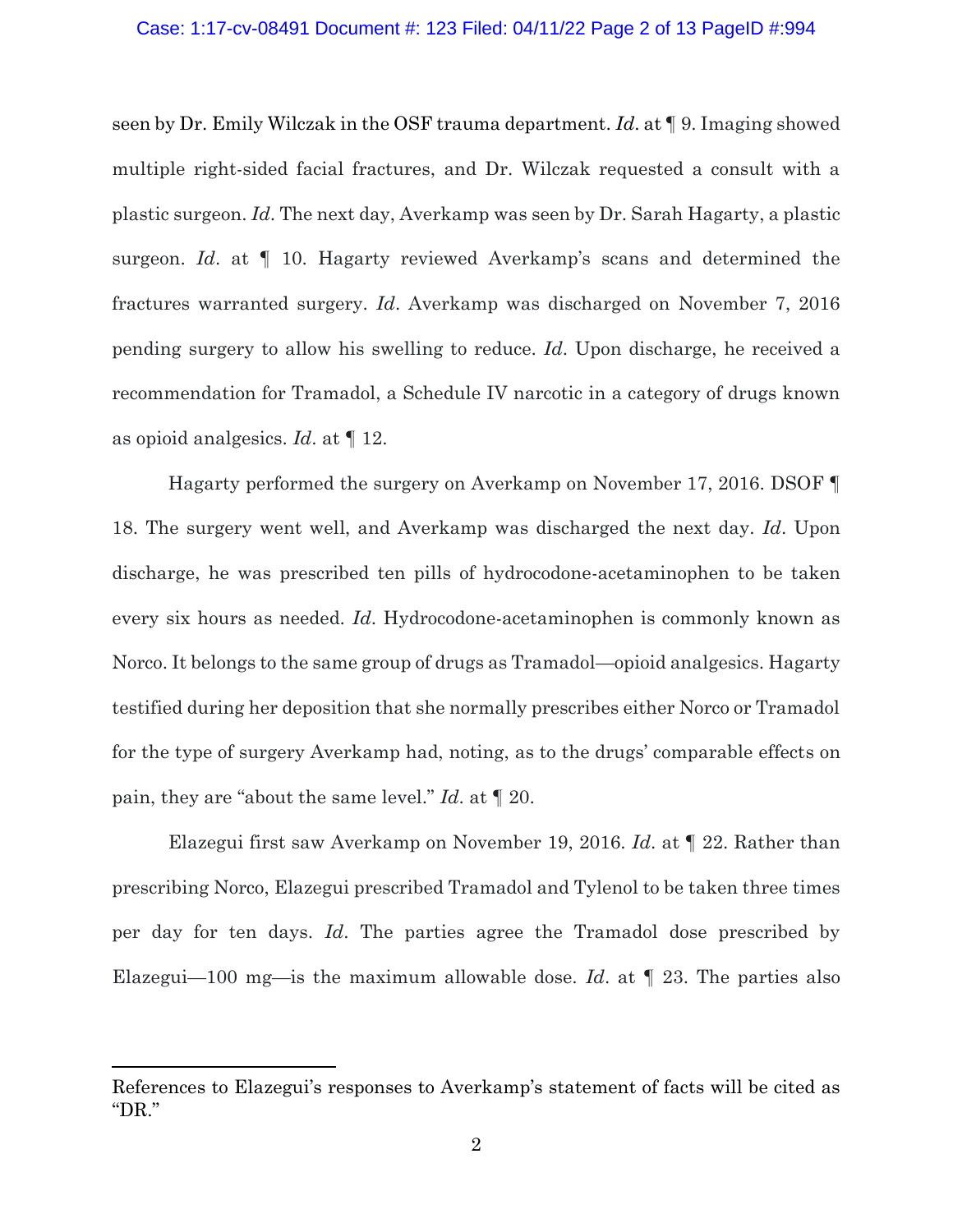### Case: 1:17-cv-08491 Document #: 123 Filed: 04/11/22 Page 3 of 13 PageID #:995

agree the combination of Tramadol and Tylenol has the same pain control effects as Hydrocodone and Acetaminophen (Norco), as both combine an opioid and acetaminophen. *Id*. at ¶ 24.

On November 23, 2016, Averkamp had a follow-up appointment with Hagarty and was seen by Elazegui upon returning to Sheridan. He complained of blurry vision, and Elazegui requested an urgent evaluation from an ophthalmologist. *Id*. at ¶ 27. Elazegui performed a physical examination, noting minimal swelling around the incision and normal pupil reaction and movement. *Id*. Elazegui determined Averkamp should continue with his medications as prescribed.

Elazegui next saw Averkamp on November 27, 2016. *Id*. at ¶ 30. Averkamp complained of lightheadedness and vomiting. Elazegui examined him and saw no current signs of dizziness or distress and continued with the Tramadol and Tylenol. *Id*. On November 30, 2016, Averkamp reported that his dizziness and nausea was improving. *Id*. at ¶ 31. Still, Elazegui ordered that Averkamp see an optometrist. *Id*.

On December 4, 2016, Averkamp reported he had a migraine the day before. *Id.* at  $\llbracket$  35. Elazegui performed a detailed physical and neurological examination which yielded normal results. *Id*. Averkamp does not dispute that, at this point, Elazegui did not believe Averkamp was experiencing symptoms of a concussion. *Id*.

On December 8, 2016, Averkamp was seen by Hagarty at OSF Plastic Surgery clinic. She recommended a three-month follow up appointment and a follow-up with a trauma specialist to manage any possible concussive symptoms. *Id*. at ¶ 36. Averkamp objects to this statement of fact, denying "that Defendant has cited any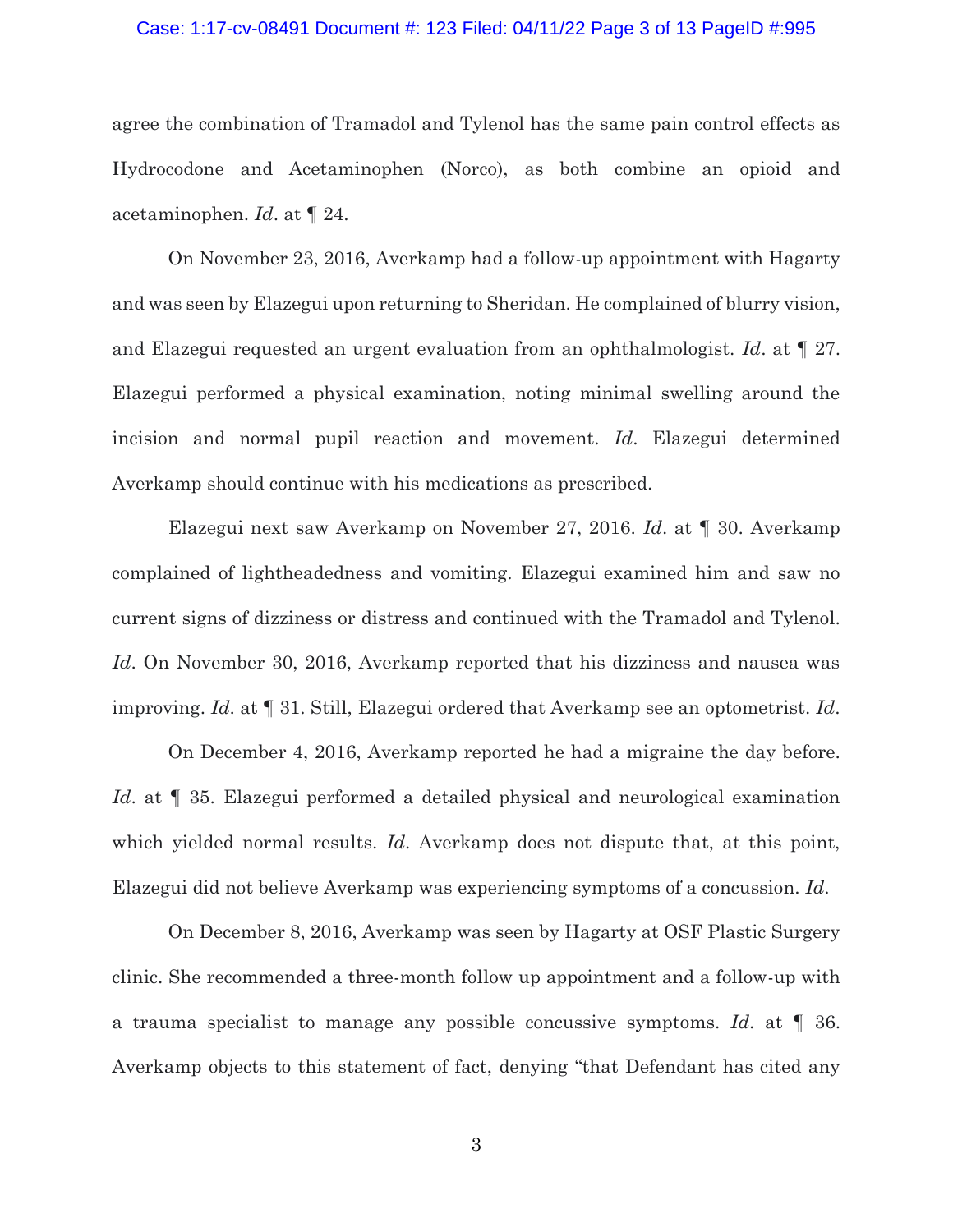### Case: 1:17-cv-08491 Document #: 123 Filed: 04/11/22 Page 4 of 13 PageID #:996

admissible evidence to support the propositions" in it. PR ¶ 36. But this is essentially the basis of Averkamp's argument—that Hagarty recommended he be seen by a trauma specialist. Indeed, he relies on this recommendation throughout his entire response. It appears, even though he made a vague objection, that it is undisputed that Hagarty recommended an appointment with a trauma specialist.

On December 9, 2016, Dr. Obaisi, another doctor at the prison, requested a referral to a trauma specialist, based on Hagarty's recommendation. DSOF ¶ 39. The appointment was scheduled for January 10, 2017. *Id*. In the meantime, Elazegui saw Averkamp five more times. On December 11, Averkamp told Elazegui his nausea and vomiting had resolved, and informed him of his history of migraines which predated his injuries. *Id*. at ¶ 40. Elazegui ordered Averkamp to continue with the Tramadol and Tylenol. *Id*. On December 14, 2016, Averkamp complained of headaches and occasional dizziness. *Id*. at ¶ 41. Elazegui performed various neurological exams, all of which were normal. *Id*. The nausea and vomiting had apparently resolved by December 21, 2016, when Elazegui saw Averkamp again. *Id*. at ¶ 43. It was at this appointment that Elazegui diagnosed Averkamp's headaches as post-concussive headaches, and prescribed Amitriptyline, an antidepressant used to treat postconcussive headaches. *Id*. Elazegui saw Averkamp again on December 28, 2016, and January 8, 2017. At the January 8 appointment, Elazegui noted that Averkamp had an upcoming appointment with the trauma specialist. *Id*. ¶ 45.

On January 10, 2017, the date Averkamp was scheduled to see the trauma specialist, during a phone call between Sheridan Healthcare Unit Administrator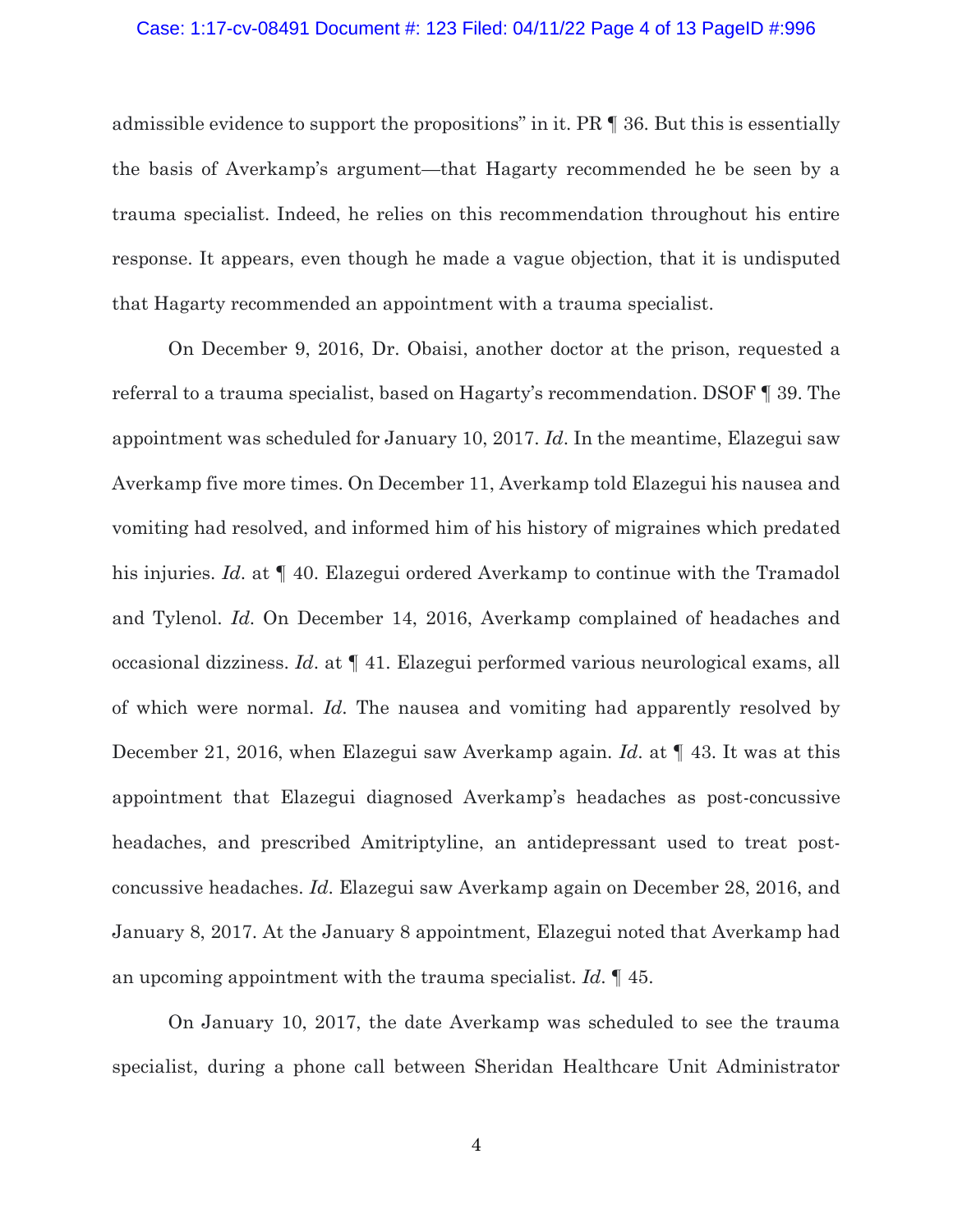### Case: 1:17-cv-08491 Document #: 123 Filed: 04/11/22 Page 5 of 13 PageID #:997

Robin Rose and OSF Nurse Patricia Smith, the appointment was cancelled. *Id*. at ¶¶46, 47.<sup>2</sup>

On January 15, 2017, Averkamp reported that his headaches had been improving. *Id*. at ¶ 49. Elazegui ordered an x-ray of Averkamp's jaw to make sure none of the surgical implants had been displaced, and continued the Tramadol (at a lower dosage) for another seven days. *Id*. Elazegui then saw Averkamp again on January 22 (headaches continued to decrease, current pain management was continued) and January 25 (headaches returned, Elazegui ordered the Amitriptyline to be resumed "ASAP"). *Id*. at ¶¶ 50-51. On March 9, Averkamp requested a refill of Imitrex, a migraine medication prescribed by Obaisi. Dr. Elazegui refilled the prescription. *Id*. at ¶ 53.

The headaches continued, and whenever Averkamp complained of them, Elazegui adjusted the prescribed medications in attempts to address the issue. *See id*. at  $\llbracket 54$  (prescribing migraine medication Propranolol for three weeks on April 17);

<sup>2</sup> Averkamp objects to consideration of any information from Robin Rose's affidavit because it does not contain the words "under penalty of perjury." R. 107-5; R. 110 at 8. Elazegui argues the Rose declaration is admissible because it was provided under oath, but nonetheless submitted an amended Rose declaration, signed and dated in October 2021, which is identical to her previous declaration but now includes the language "under penalty of perjury." This is acceptable. *See Trapaga v. Central States Joint Bd. Local 10, 2007 WL 1017855, at*  $*6$  (noting the plaintiff could have rendered its submitted affidavits admissible by re-filing amended versions with the appropriate language regarding penalty of perjury). *See also Hernandez v. Helm*, 2019 WL 5922233, n.6 (N.D. Ill. Nov. 12, 2019) (considering affidavits at summary judgment even without the required perjury language). And indeed, Averkamp responded to the substance of the Rose declaration in his response. R. 110 at 8-9. For reasons explained *infra* at n.4, however, the parts of the Rose declaration which rely on hearsay were not considered by the Court in deciding the instant motion.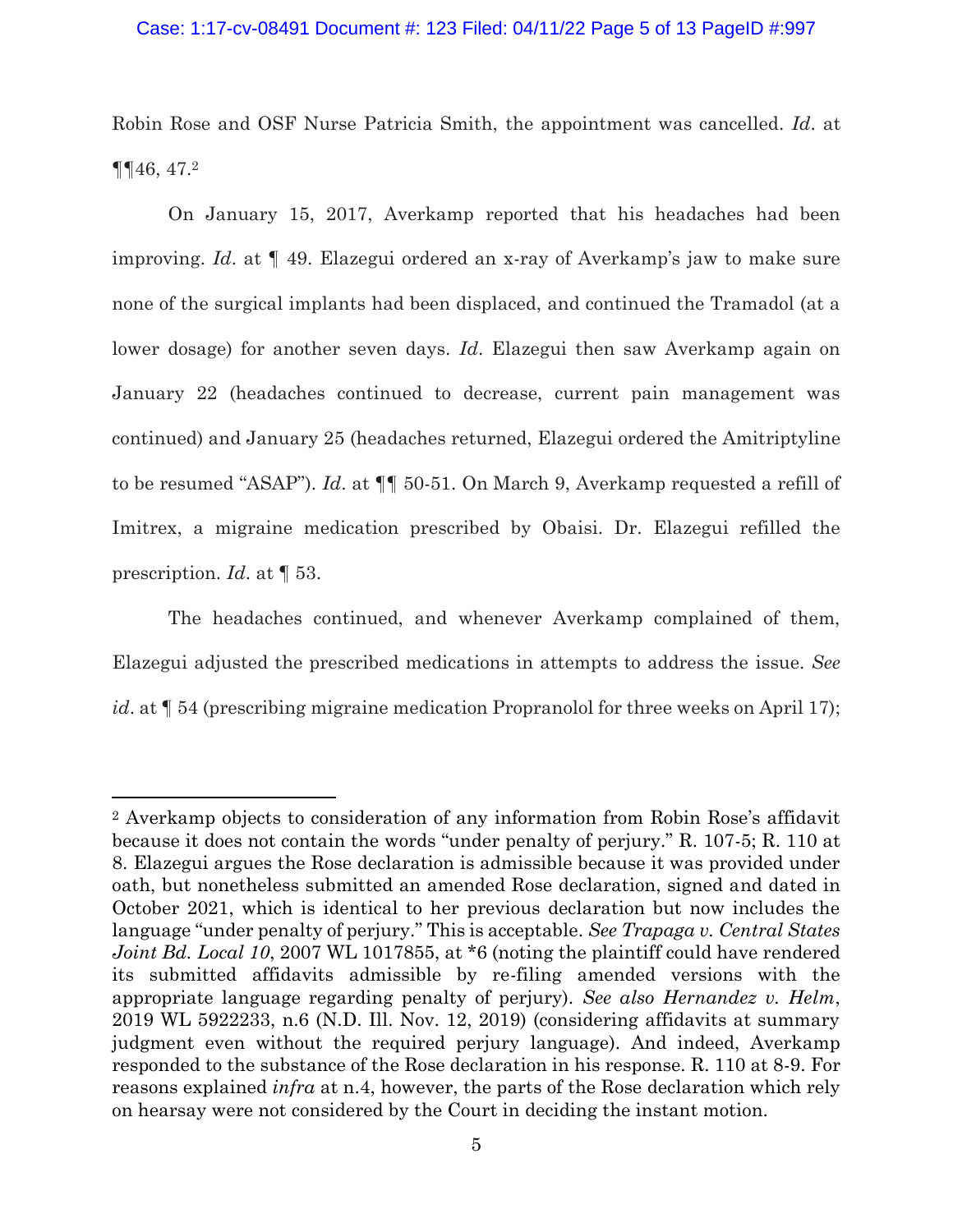### Case: 1:17-cv-08491 Document #: 123 Filed: 04/11/22 Page 6 of 13 PageID #:998

¶ 55 (prescribing migraine medication Inderal LA for two weeks on May 18); ¶ 56 (changing the Inderal LA prescription to Inderal IR, an equivalent migraine medication, when he learned Inderal LA was not available on May 19); ¶ 57 (prescribing Excedrin for two weeks on May 26). May 26, 2017 was Averkamp's last appointment with Elazegui.

Upon his release from IDOC, Averkamp sought treatment from a family practice physician at Northern Illinois Medical Center who referred him to a neurologist. PSOF ¶ 24. The neurologist examined Averkamp in February and March 2019, ordered a CT scan, and prescribed Pamelor, an antidepressant and nerve-pain medication, which Averkamp says mitigated his pain. *Id*.

Averkamp brought this action in 2017. In his second amended complaint, filed on January 8, 2021 with the assistance of counsel, he alleged three counts. Count II is the only remaining count, alleging Elazegui was deliberately indifferent to his serious medical needs when he failed to administer proper pain medication and denied appropriate proper post-operative care. R. 80 at 9.

### **Legal Standard**

Summary judgment is appropriate "if the movant shows that there is no genuine dispute as to any material fact and the movant is entitled to judgment as a matter of law." Fed. R. Civ. P. 56(a); *see also Celotex Corp. v. Catrett*, 477 U.S. 317, 322-23 (1986). To defeat summary judgment, a nonmovant must produce more than a "mere scintilla of evidence" and come forward with "specific facts showing that there is a genuine issue for trial." *Johnson v. Advocate Health and Hosps. Corp.*, 892 F.3d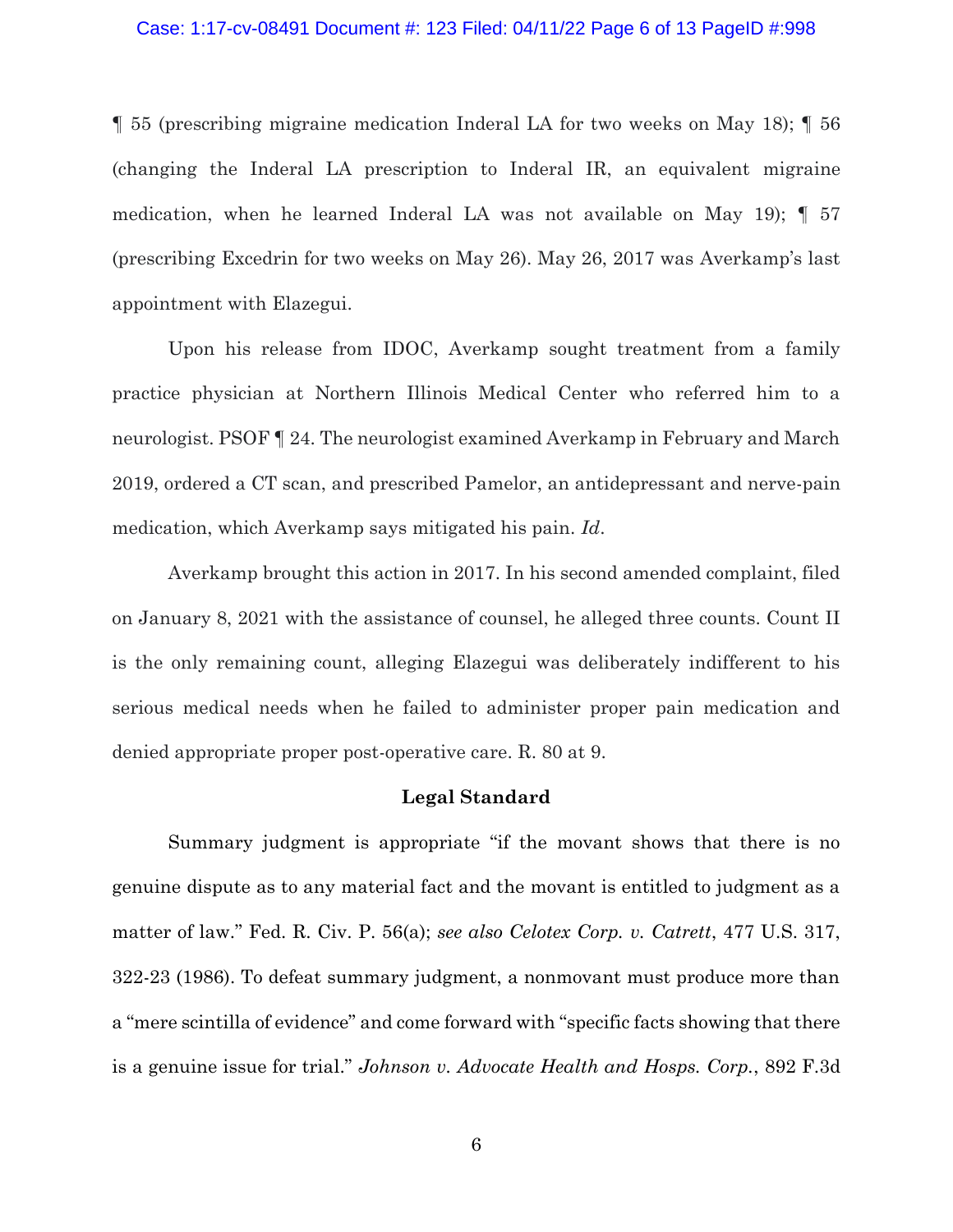887, 894 (7th Cir. 2018). The Court considers the entire evidentiary record and must view all evidence and draw all reasonable inferences from that evidence in the light most favorable to the nonmovant. *Horston v. Pobjecky*, 883 F.3d 941, 948 (7th Cir. 2018). The Court does not "weigh conflicting evidence, resolve swearing contests, determine credibility, or ponder which party's version of the facts is most likely to be true." *Stewart v. Wexford Health Sources, Inc.*, 14 F.4th 757, 760 (7th Cir. 2021) Ultimately, summary judgment is warranted only if a reasonable jury could not return a verdict for the nonmovant. *Anderson v. Liberty Lobby, Inc.*, 477 U.S. 242, 248.

### **Analysis**

"Prison officials violate the Eighth Amendment's proscription against cruel and unusual punishment when they display 'deliberate indifference to serious medical needs of prisoners.'" *Greeno v. Daley*, 414 F.3d 645, 652 (7th Cir. 2005) (quoting *Estelle v. Gamble*, 429 U.S. 97, 104 (1976)). A deliberate indifference claim has both objective and subjective components. *Id*. at 653. "To satisfy the objective component, a prisoner must demonstrate that his medical condition is 'objectively, sufficiently serious.'" *Id*. (quoting *Farmer v. Brennan*, 511 U.S. 825, 834 (1994)). The subjective component requires proof that the defendant knew of and disregarded an "excessive risk to inmate health." *Id*.

## **I. Serious Medical Need**

It is undisputed that the attack leading to Averkamp's surgery caused serious harm and warranted urgent medical attention. Elazegui does not make any argument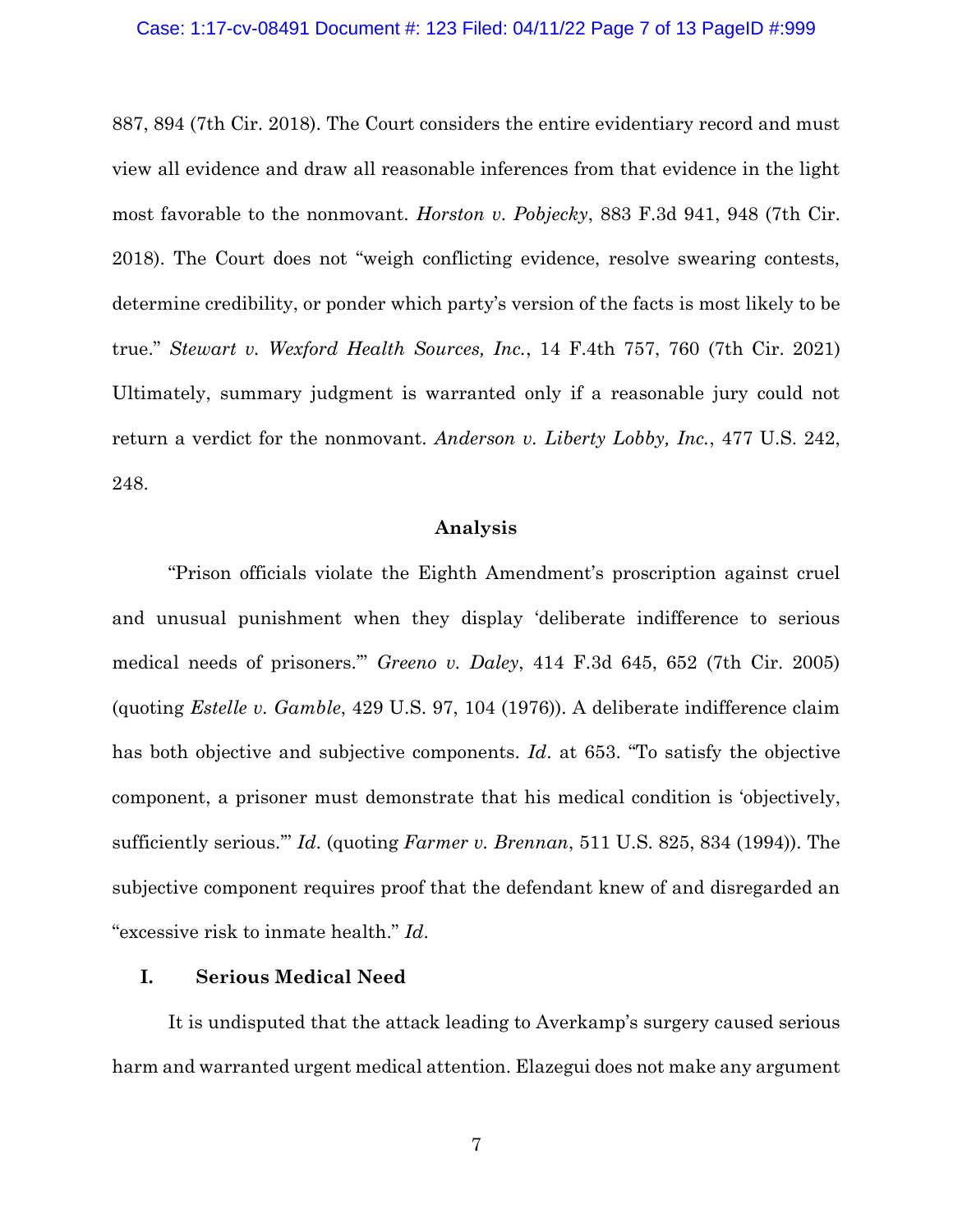#### Case: 1:17-cv-08491 Document #: 123 Filed: 04/11/22 Page 8 of 13 PageID #:1000

that Averkamp's condition was not serious during the relevant time period following the attack. The Court assumes then, for the sake of this motion, that a jury could reasonably find that Averkamp's post-surgery migraines, other headaches, nausea, and occasional blurry vision constituted an objectively serious medical need. *See Gutierrez v. Peters*, 111 F.3d 1364, 1370 (7th Cir. 1997) (citing *Estelle*, 429 U.S. at 107) (explaining that the "serious medical need" standard encompasses "medical conditions far less critical than 'life-threatening.'").

## **II. Sufficiency of Treatment**

The remaining question is whether a jury could reasonably find that Elazegui's response to Averkamp's medical condition constituted deliberate indifference. The deliberate indifference standard is akin to the criminal recklessness standard. *See Farmer*, 511 U.S. at 839-840. Mere negligence will not support liability under an Eighth Amendment claim. *See Forbes v. Edgar*, 112 F.3d 262, 266 (7th Cir. 1997). Rather, a prisoner's medical treatment violates the Eighth Amendment only where it is "blatantly inappropriate." *Greeno*, 414 F.3d at 654. This can be established through evidence that the prisoner was "literally ignored" or that the treatment was such that "no minimally competent professional would have so responded under those circumstances. *Johnson v. Obaisi*, 2020 WL 433872, at \*6 (N.D. Ill. Jan. 28, 2020) (citing *Roe v. Elyea*, 631 F.3d 843, 858 (7th Cir. 2011) and *Pyles v. Fahim*, 711 F.3d 403, 409 (7th Cir. 2014)). Accordingly, a plaintiff must show more than simple medical malpractice. *Whiting v. Wexford Health Sources, Inc.*, 839 F.3d 658, 662 (7th Cir. 2016). A disagreement between a prisoner and his doctor, or even between two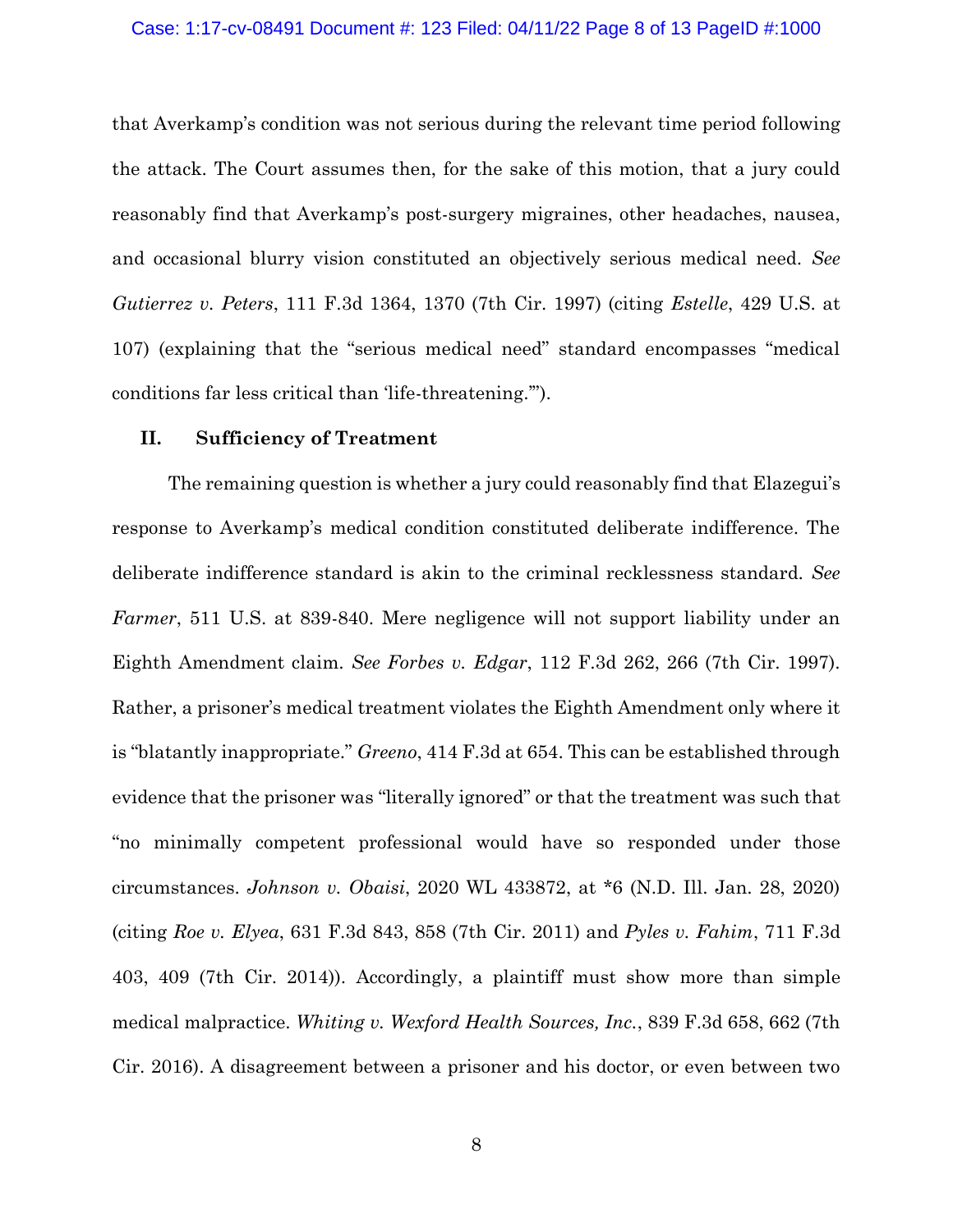### Case: 1:17-cv-08491 Document #: 123 Filed: 04/11/22 Page 9 of 13 PageID #:1001

medical professionals, about the proper course of treatment generally is insufficient, by itself, to establish deliberate indifference. *Greeno*, 414 F.3d at 653.

In addition to the high standard for a deliberate indifference claim, the defendant must be "personally responsible" for an Eighth Amendment violation. *See Rasho v. Elyea*, 856 F.3d 469, 478 (7th Cir. 2017). Section 1983 liability cannot be premised on a theory of respondeat superior. *Kinslow v. Pullara*, 538 F.3d 687 (7th Cir. 2008). Thus, Elazegui cannot be held liable for any alleged mistreatment purely by virtue of being Sheridan's medical director. He must have actively participated in the complained-of conduct, or at the very least facilitated, approved, condoned, or willingly turned a blind eye to it. *Rasho*, 856 F.3d at 478.

## A. Appointment with a Trauma Specialist

Averkamp argues Elazegui's failure to schedule a follow-up appointment with a trauma specialist constitutes deliberate indifference. The parties do not dispute that Elazegui did not personally cancel the trauma specialist appointment.<sup>3</sup> Averkamp argues the personal involvement requirement is still met because Elazegui did not reschedule the appointment. But Elazegui, at the time the trauma

<sup>3</sup> Parts of the Rose declaration, in which Rose provides context for the appointment's cancellation, go into detail as to the substance of the phone call with nurse Smith. These portions of the declaration are based on hearsay and thus the Court may not consider them. *See Eisenstadt v. Centel Corp.*, 113 F.3d 738, 742 (7th Cir. 1997). The parties seem to agree, however, that it was not Elazegui who either made or cancelled the appointment, and even without the inadmissible portions of the declaration, that fact is established in Elazegui's testimony as well as the prison medical records showing Obaisi made the appointment. DSOF ¶61 (referencing R. 107-10; DSOF ¶ 39). Averkamp makes no argument to the contrary and focuses instead on the failure to reschedule.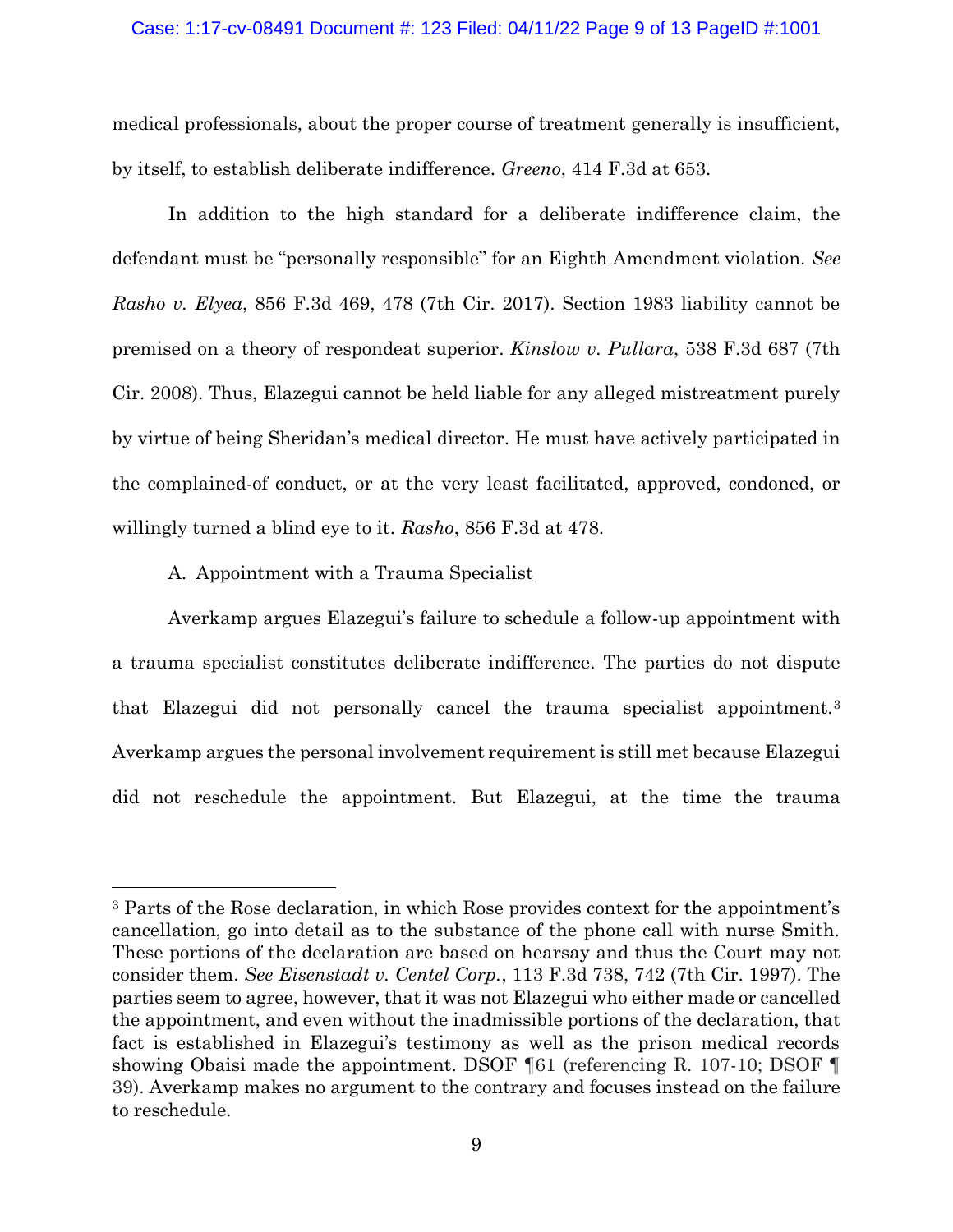### Case: 1:17-cv-08491 Document #: 123 Filed: 04/11/22 Page 10 of 13 PageID #:1002

appointment was cancelled, had personally met with Averkamp at least six times, and was entitled to rely on his own medical judgment as to what treatment was necessary.

Elazegui made the determination that he could manage Averkamp's postconcussive symptoms on his own as a general practitioner. R. 118 at 8. It was within his medical discretion to do so. He testified as to his reasoning for not making a second referral to a trauma specialist—he conducted multiple objective tests and found the physical and neurological results to be normal. *Id*. at 11. Averkamp argues he should have received an MRI or CT scan, but those are "simply diagnostic tool[s], and the decision to forego diagnostic tests is 'a classic example of a matter for medical judgment.'" *Pyles*, 771 F.3d at 409 (quoting *Estelle*, 429 U.S. at 107)). *See also Dean v. Wexford Health Sources, Inc.*, 2021 WL 5230855, at \* 63 (N.D. Ill. Nov. 10, 2021) ("Nowhere in the cited testimony did [the defendant] testify that he consciously opted against what he knew was the best treatment. [The plaintiff] cannot establish deliberate indifference simply by citing to things [the defendant] did not do.").

In total, Elazegui did not make the initial referral for a trauma specialist—Dr. Obaisi did. He did not cancel the appointment. Exercising his medical discretion, he promptly conducted a thorough examination and recorded the basis for his determination that a new referral to a trauma specialist was not necessary. Averkamp has not provided any fact showing (or even alleging) that the failure to follow-up with a trauma specialist caused him harm. In fact, he testified that he did not know if any doctor said Elazegui's course of treatment caused harm. DSOF ¶ 80.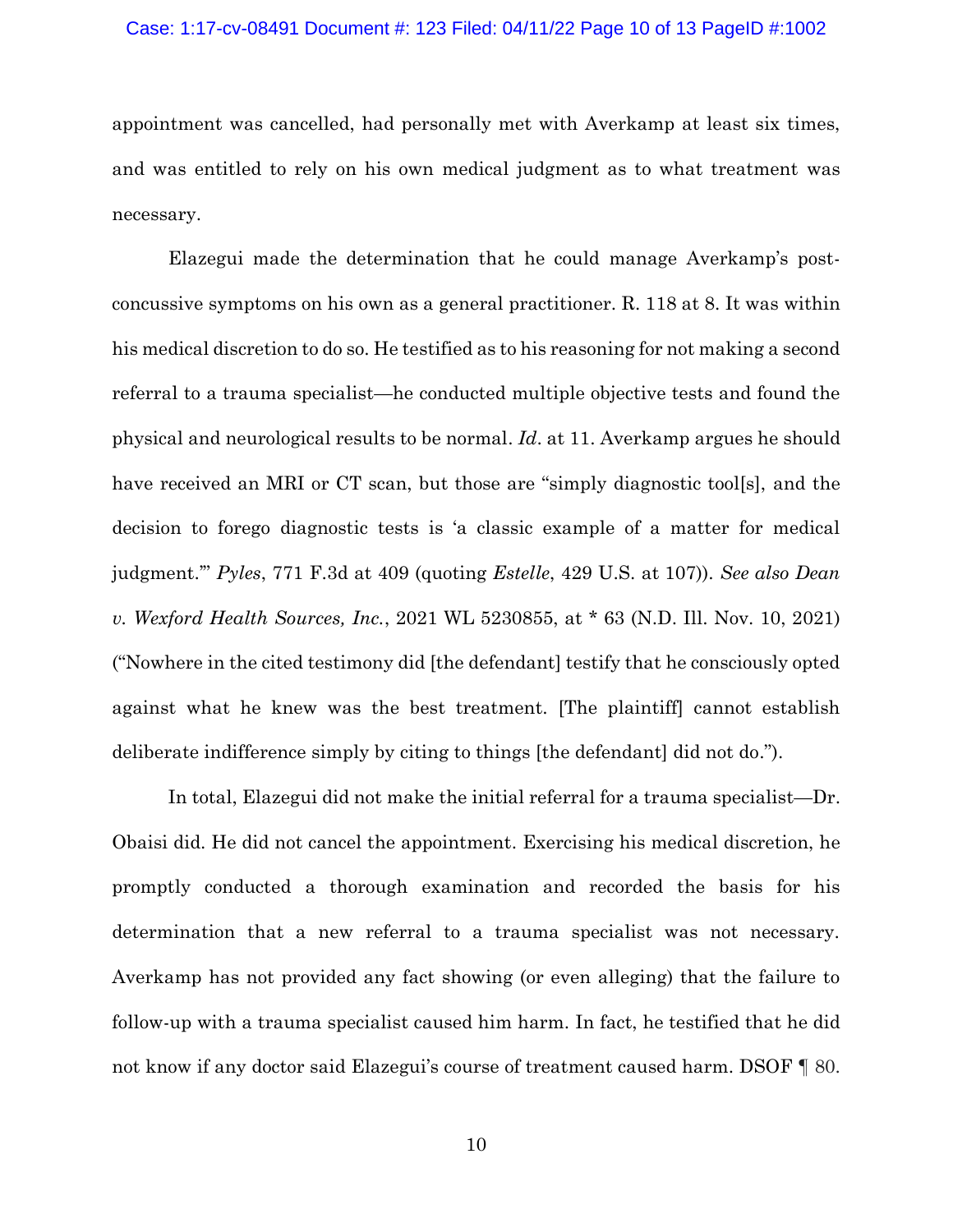### Case: 1:17-cv-08491 Document #: 123 Filed: 04/11/22 Page 11 of 13 PageID #:1003

He did not submit evidence from which a jury could reasonably find that Elazegui's exercise of medical judgment departed significantly from accepted professional norms. *See Roe*, 561 F.3d at 857-58. Indeed, Averkamp received a CT scan from the neurologist he saw upon his release from Sheridan, but he provides no argument that the CT scan found something that Elazegui missed because he failed to provide one. The record clearly supports a finding that Elazegui's course of treatment in opting not to make a trauma referral was not blatantly inappropriate. *Greeno*, 414 F.3d at 654.

### B. Choice of Medication

Averkamp also takes issue with Elazegui's choice of medication in treating Averkamp and his decision not to prescribe Norco, as Hagarty recommended. But Elazegui's choice of medication does not constitute deliberate indifference. Averkamp's complaint is that he received Tramadol instead of Norco. He does not dispute the fact that Hagarty—who he spends significant time arguing is the specialist who should have been relied on—testified that she essentially uses Tramadol and Norco interchangeably. DSOF ¶ 58. This alone is fatal to Averkamp's claim, as Hagarty's testimony confirms that Elazegui's course of treatment was within the medical standard of care, and thus a reasonable jury could not find that "no minimally competent professional" would have prescribed Tramadol and Tylenol rather than Norco. *See Johnson*, 2020 WL 433872 at \*6.

Moreover, every time that Averkamp complained that his medications were not helping, Elazegui responded by changing the medications—he did this at least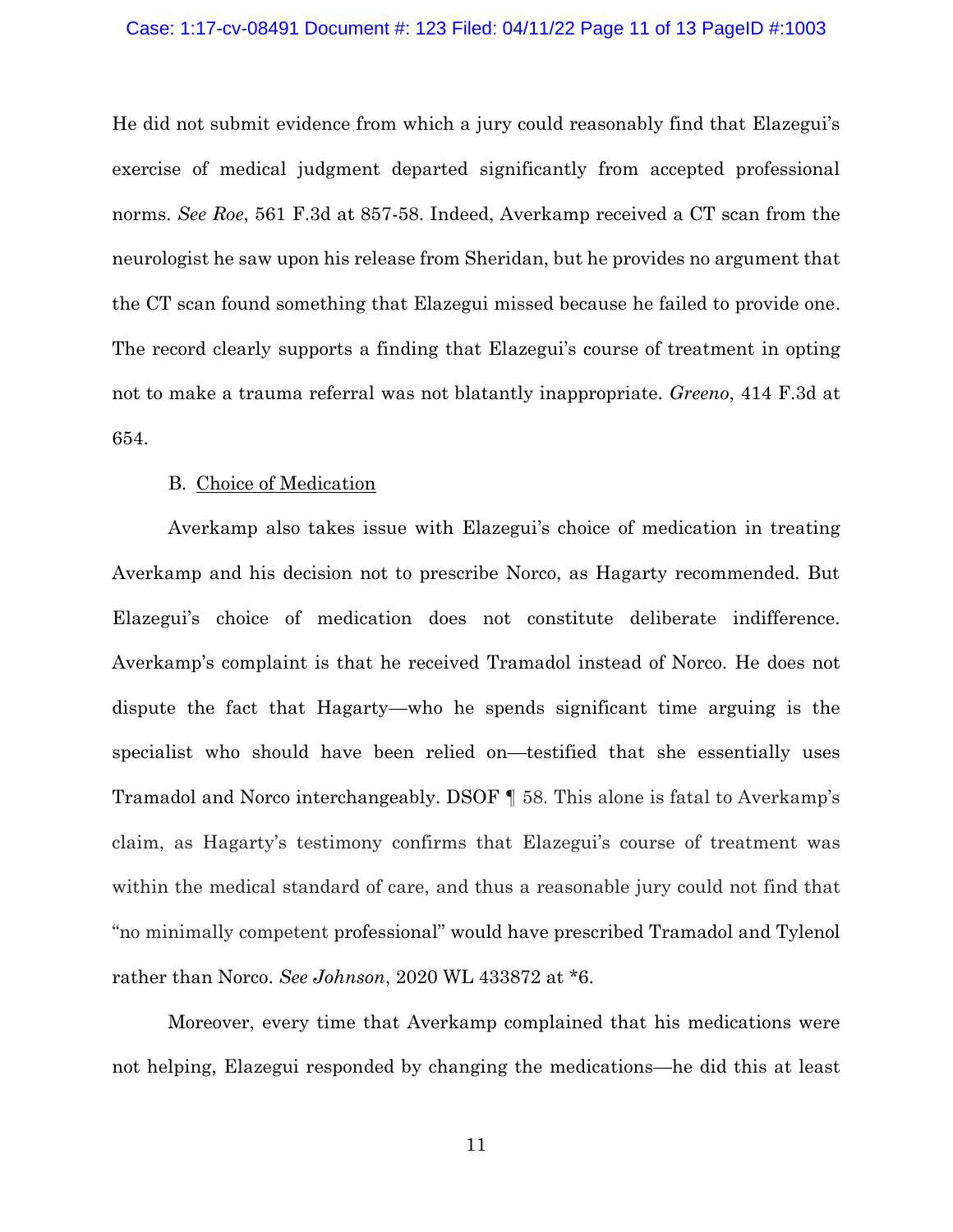#### Case: 1:17-cv-08491 Document #: 123 Filed: 04/11/22 Page 12 of 13 PageID #:1004

four times in six months. DSOF ¶¶ 54-57. There is no deliberate indifference where a provider prescribes new medications or changes the doses of existing medications to respond to an inmate's pain complaints. *Pyles*, 771 F.3d at 412. Averkamp does not suggest what medication should have been given to him, and although the neurologist he saw after his release prescribed Pamelor, he has not provided any evidence that any doctor said Pamelor was the medication which should have been given in the first place. The only doctors the parties rely on instead say the medication he was given (Tramadol) was equivalent to the one Hagarty initially suggested. When that didn't help, Elazegui continued to try alternative options in an effort to help Averkamp. And the medications did help him on numerous occasions, when he reported lessening headaches and resolved blurry vision. *See, e.g.*, DSOF ¶ 49 (reporting improved headaches). The fact that Elazegui did not "cure" Averkamp of his post-surgical pain is not deliberate indifference. *See Snipes v. Deltella*, 95 F.3d 586, 591 (7th Cir. 1992) ("To say the Eighth Amendment requires prison doctors to keep an inmate pain-free in the aftermath of proper medical treatment would be absurd.").

In summary, assuming the evidence is sufficient to show that Averkamp was suffering from a serious medical need during the recovery from his assault, no reasonable jury could find that Elazegui was deliberately indifferent to it. There is no evidence that he ignored an excessive risk to Averkamp's health—the record makes clear he exercised his medical discretion and provided attentive, thorough care to